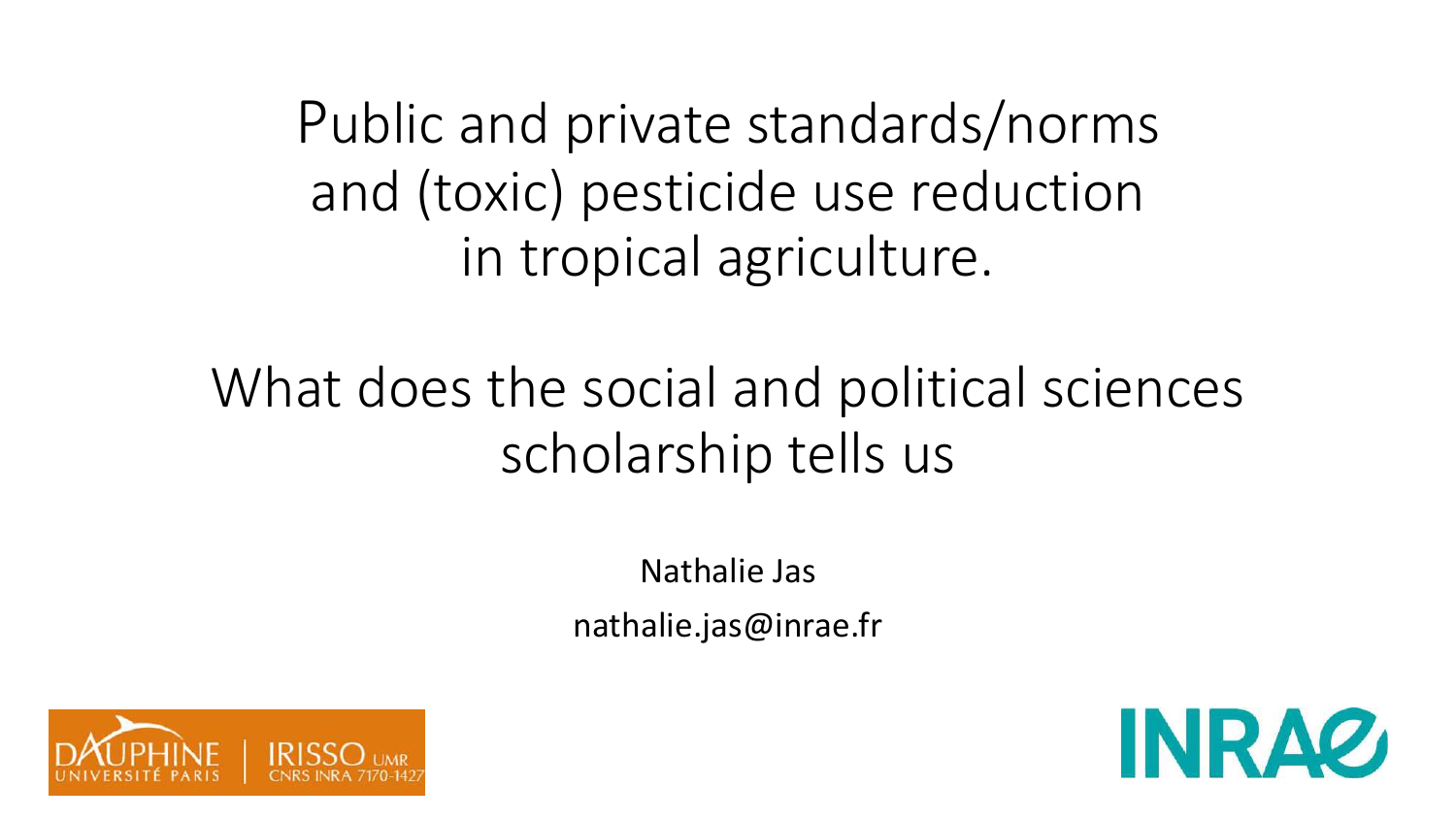## Introduction



- Tropical agriculture: great variety of countries with their own pesticide regulatory systems and national regulations
- Some countries member of regional agreements, for instance « Le comité sahélien des pesticides » (the body in charge of the implementation of the Common regulation of the CILSS Member States for the registration of pesticides)
- Part of a series of international/global agreements (Rotterdam Convention; Stockholm Convention etc.) and voluntary schemes (The FAO International Code of Conduct on Pesticide Management)
- Variety of private standards: retailers / commodities / pesticide industry; corporate social responsibility; environmental related => aiming at better management of pesticide uses / prevention of detrimential effects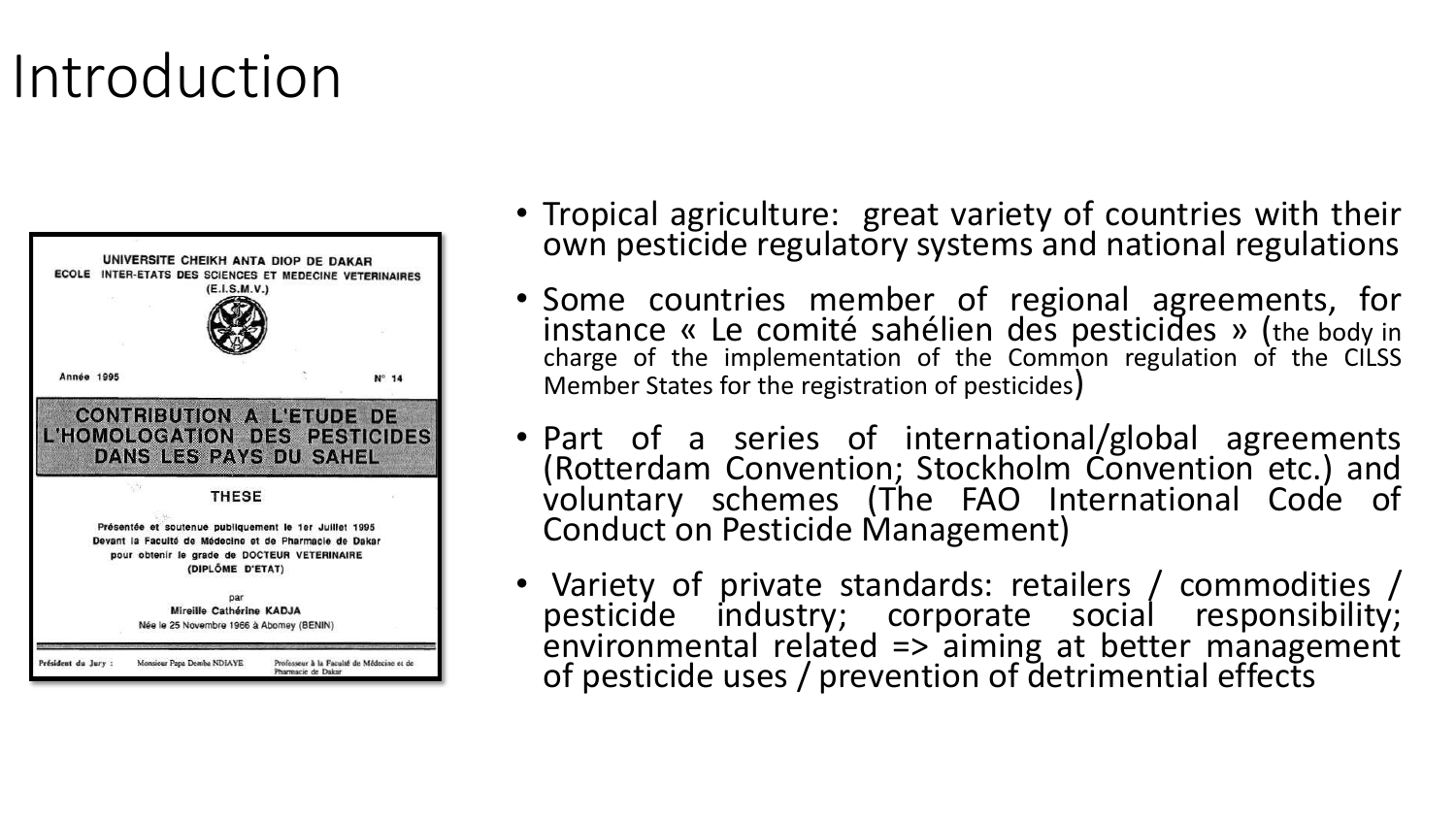



The Rotterdam Convention on the Prior Informed Consent Procedure for Certain Hazardous Chemicals and Pesticides in International Trade: Some Legal Notes

Ted L. McDorman

First published: 17 June 2004 | https://doi.org/10.1111/j.1467-9388.2004.00396.x | Citations: 5

 $\left|$  Introduction  $\right|$  Scholarship in political and social sciences on pesticides  $\left|$  reduction in tropical countries has been dealing with reduction in tropical countries has been dealing with

- National regulatory systems
- Influence of « global north » regulatory systems
- International agreements and voluntary schemes (how they have been developed; their properties; less about how they have been implemented and their effects at national levels)
- Analysis of the implementation of some public and private standards and their effetcs (at national levels)
- Analysis of conflicts/controversies on regulation (including conflicts between pesticide industry groups)

Business Conflict and Risk Regulation: Understanding the Influence of the **Pesticide Industry of** 

Kees Jansen

> Author and Article Information

Global Environmental Politics (2017) 17 (4): 48-66.

Governance of agro-pesticide through private environmental and social standards in the global cut flower chain from Ethiopia

Belay T. Mengistie, Arthur P. J. Mol, Peter Oosterveer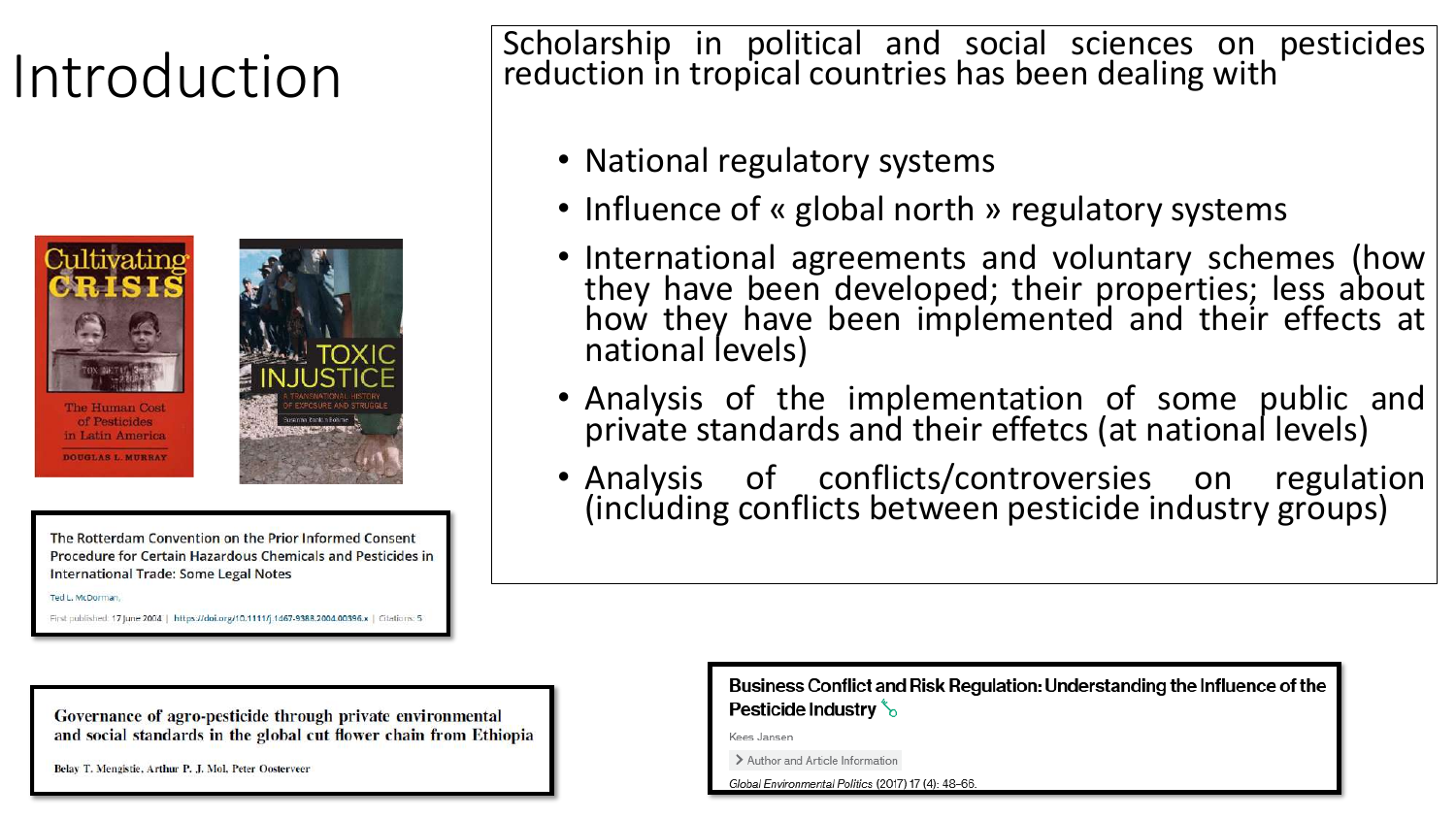### 1 - The problem of capacity

### • **Proxy « developing countries »**

### **RAYMOND HILL\***

**Problems and Policy for Pesticide Exports To Less Developed** Countries\*\*

> Pesticides are an ideal product: like heroin, they promise paradise and deliver addiction. [Paul R. Ehrlich, 1978]

**Title** 

Poisoning the Developing World: The Exportation of Unregistered and Severely Restricted Pesticides from the United States

Permalink

https://escholarship.org/uc/item/7c287495

**Journal** UCLA Journal of Environmental Law and Policy, 13(2)

- 25% of developing countries lack any type of legislation to govern the distribution and use of pesticides;
- 80% lack the capacity (essentially the manpower and financial resources) to enforce legislation;
- 60% do not have the facilities to verify and control the quality of pesticides, and most do not have systems in place to adequately handle the importation of banned or restricted compounds; (Schaerers (1996); Mengistie (2016))

### • **Consequences**

- 30% of the pesticides used do not meet internationally recognized safety standards (WHO, 2009)
- Import of pesticides banned in richer countries (including PAN higly hazardous listed pesticides)
- Easiness to import unauthorized pesticides
- Overuse and imports in excess of needs (=> obsolete pesticides)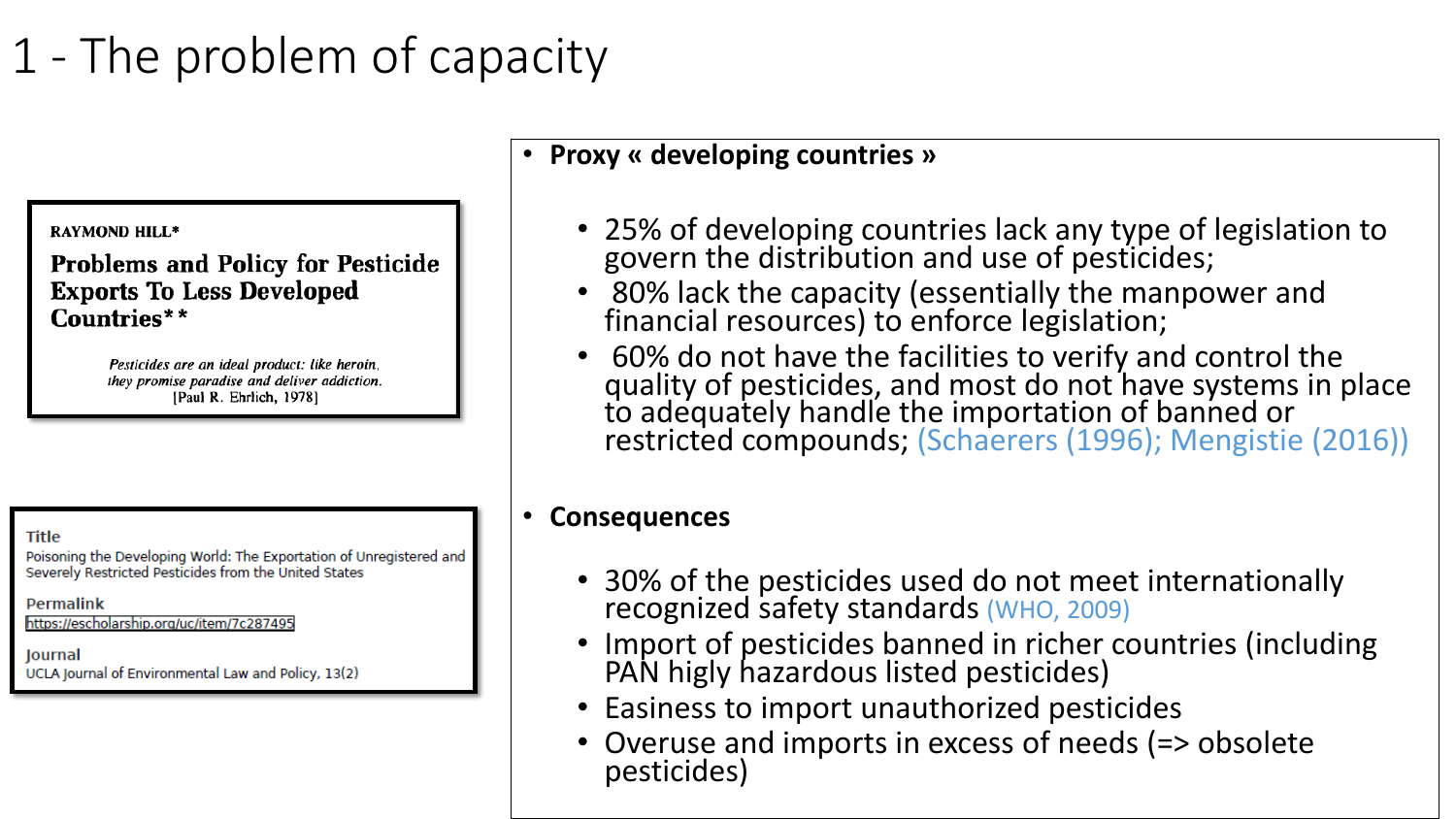### 1- The Problem of Capacity dealt in international arenas from 1980s



Sur la procédure de consentement préalable en connaissance de cause applicable à certains produits chimiques et pesticides dangereux qui font l'objet d'un commerce international

**TEXTE AVEC ANNEXES** 

(Edition révisée en 2008)

- « Safe use » approach related « Good Agricultural Practice » concept – industry promoted - a failure (Murray 1995) but still very pervasive.
- to « reduction/suppression of hazards » (Ban) as an overall approach – centred on "highly hazardous pesticides"
- Many initiatives from NGOs, Private Sectors, States, International organisations
- PIC procedure (Prior Informed Consent) Rotterdam Convention
- **Many limits**:
- Do not resolve the capacity problem (even though uneven and improvements in some countries)
- Limited list of products concerned (negotiation process takes time)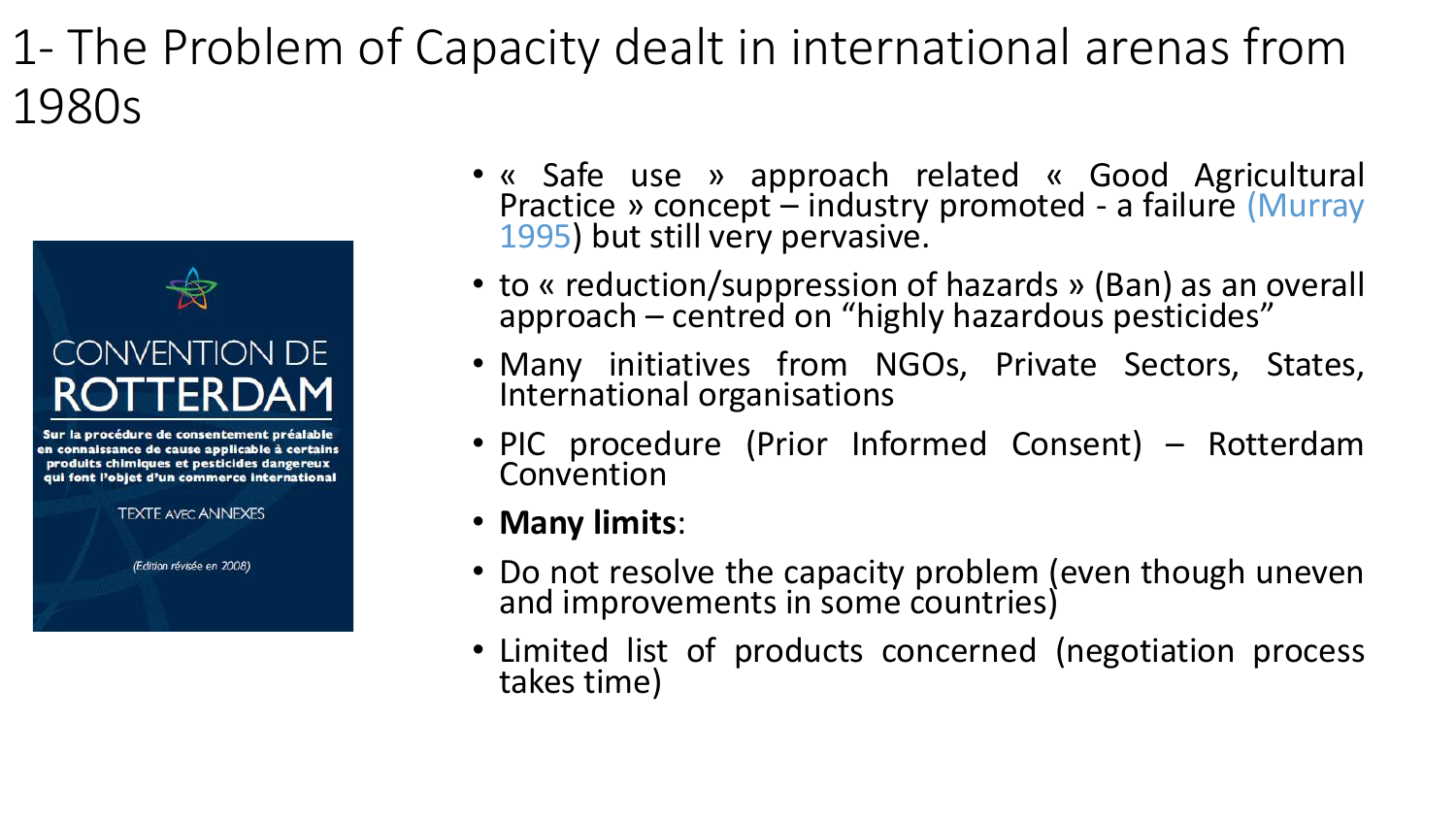### 2 – Example of Q-GAP a public standard in Thailand

- Response to the chronic overuse and misuse of pesticides => reduce potential food hazards and increase the image of Thai horticultural/agricultural products abroad.
- Krause et al. 2016: 1) The orchid and mango producers with higher education, and more physical and social capital who tend to comply with Q-GAP standards ; 2) positive income effects for mango producers, but not for orchid producers.
- Montano et al. 2017: Study of Aspargus farmers. 1) No economic advantage of being certified. 2) GAP resulted in no reduction in the intensity of pesticide use. (no viable alternative; efforts to control only before harvesting to limit residues).
- Schreinemachers et al. 2012: 1) Quantitative farm-level analysis => GAP certified fruit and vegetable farmers = no reduction in the use of (hazardous) pesticides. Qualitative analysis of litchi producers practices => poor implementation of farm auditing ; lack of understanding of how the standard works; lack of alternatives given to farmers to manage their pest problems ; GAP program focuses on residues levels (consequences, not the causes).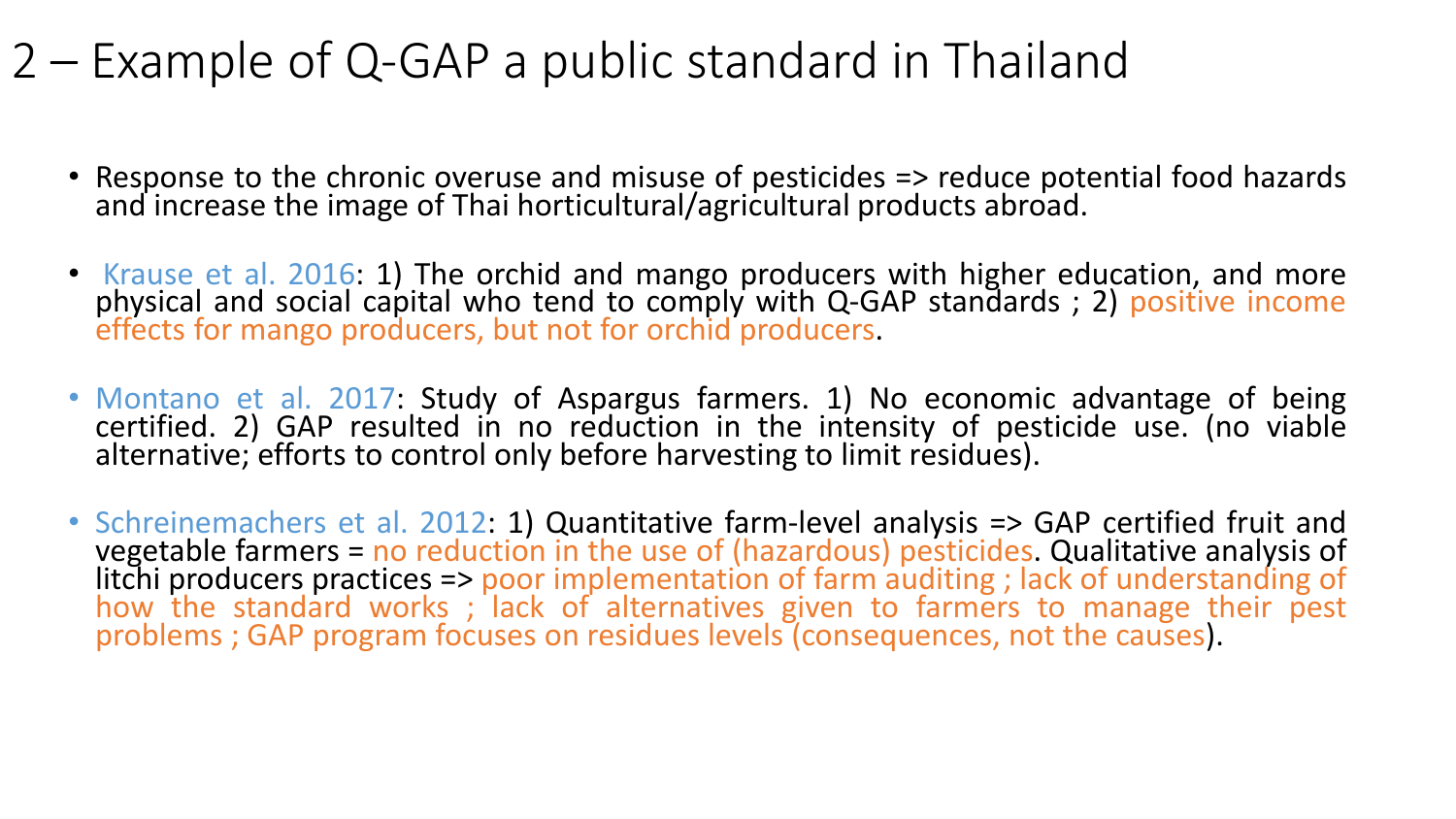3 – Exemple of GobalGAP (Retailer standards) in Chile (Bain 2010)

- The expansion of global value chains = the growth of labor markets that are both flexible and feminized
- "*How are social relations within the labor market constructed? Markets and their institutional arrangements, such as labor standards, are neither passive nor benign processes that simply reflect preexisting social relations ?*"
- GlobalGAP created in 2001 by a set of a set of influential British and European retailers
- GlobalGAP standards for worker health, safety, and welfare act to (re)shape and (re)structure the flexible and feminized labor market within the Chilean fresh fruit export sector => historical rise in feminized labor in Chile.
- GAP standards to deal with pesticide poisoning only to small segment of workers (full-time, permanent = male) => reinforcement of subcontrating (=flexible labor) => over exposure of women.
- Retailers benefit from this structural reinforcement of inequality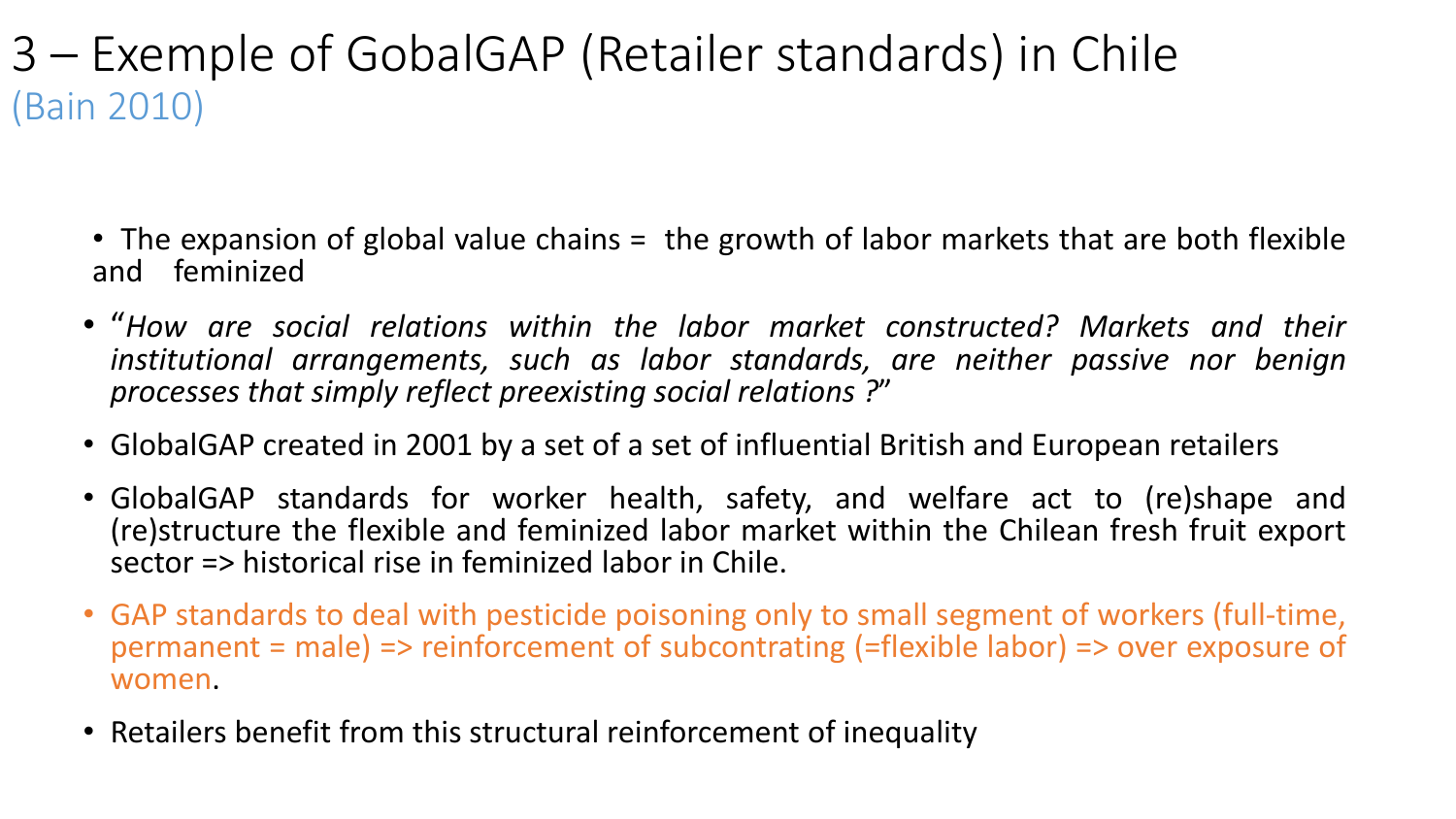### 3 – Exemple of Environmental standards in Banana (Honduras) (Jansen 2004)

- Examine the idea that self-regulation = principal win-win solution for sustainable development vs as green wash
- Efforts of two banana companies Chiquita and Dole to bring a certified green banana on the market in response to harsh criticisme => compare the process of certification, auditing and restructuring of banana production
- Nature of technological change and the nature of the chosen alliances with certification agencies
- Each company chose a different standard (eg. that fit best with their pest management system and their market strategies/relationship)
- Adoption of environmental standards did not affect the overall culture of spraying but changed some of the spraying activities
- Health and safety of farmworkers only improved marginally